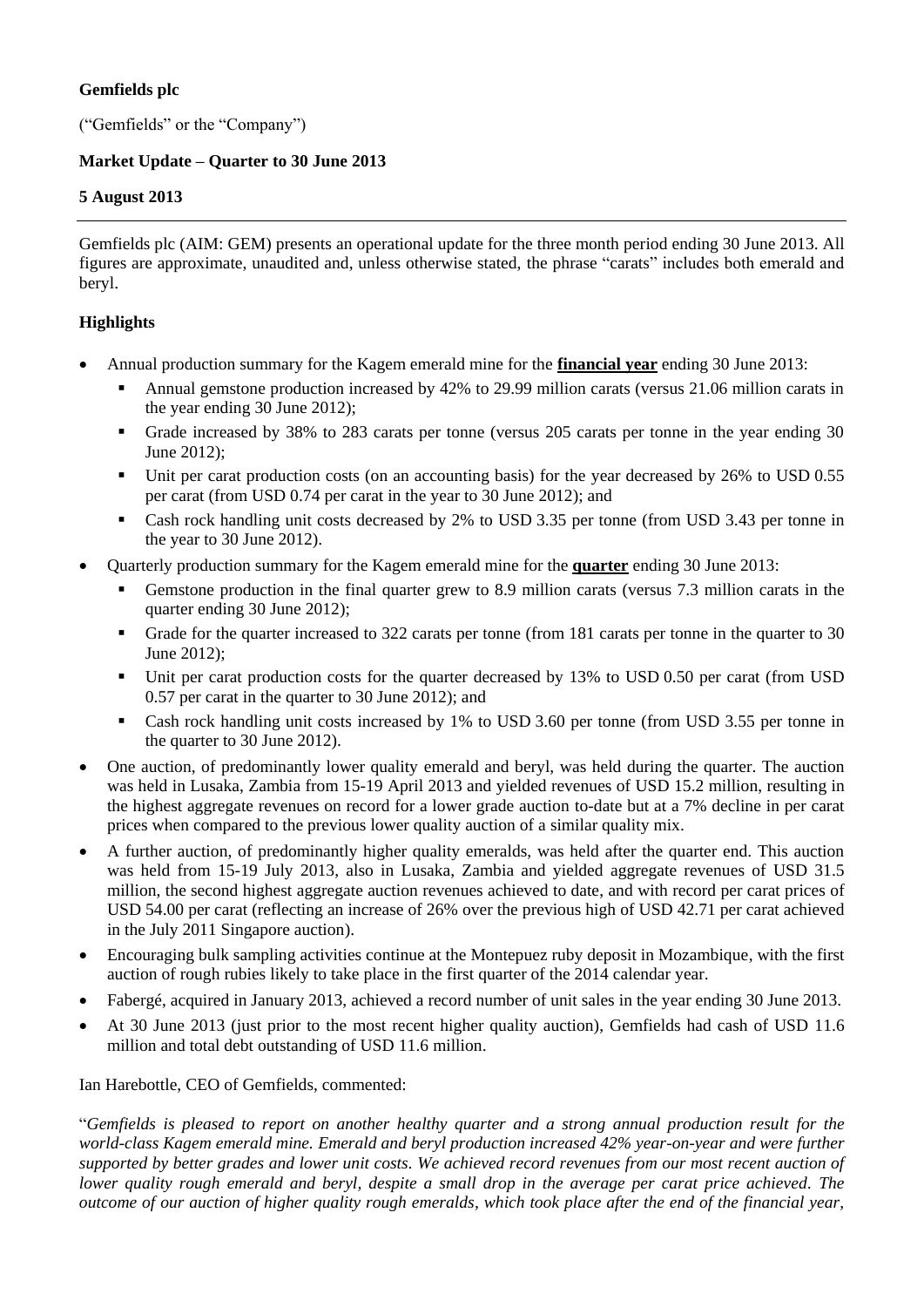*yielded record per carat prices and is clearly indicative of the continued increase in demand for consistently supplied high quality coloured gemstones.*

*We continue to seek guidance and to interact with the Government of Zambia – our fellow shareholders in Kagem – with respect to possible restrictions on the ability of Gemfields and Kagem to freely choose the locations of its auctions and thereby our ability to sustain the current levels of growth in demand for Zambia's magnificent and long undervalued gems. In that light, and in order to further a broader understanding of the emerald sector, we were pleased to sponsor the first-of-its-kind '2013 Zambian Emerald Summit' in Lusaka at the end of May and to facilitate highly interactive discussion among some of the global emerald sectors leading stakeholders. While the two auctions held in Lusaka this year have certainly been successful, the key question of course remains what they would have generated had they been held abroad (where competing and undermining sources of supply, frequently illegal, are not readily available to our customers) and their potential impact on the long term growth of this sector".*

A graphical production update is available at [www.gemfields.co.uk.](http://www.gemfields.co.uk/)

## **Production Update**

The 75%-owned Kagem emerald mine is presently Gemfields' only operating emerald mine and is the single largest emerald mine in the world. The key production parameters by quarter are summarised below:

| <b>KAGEM Quarterly Summary to June-13</b> | <b>Units</b>   | $Jun-11$ | $Sep-11$ | <b>Dec-11</b> | <b>Mar-12</b> | $Jun-12$ | $Sep-12$ | <b>Dec-12</b> | $Mar-13$ | $Jun-13$ | <b>TOTAL</b> |
|-------------------------------------------|----------------|----------|----------|---------------|---------------|----------|----------|---------------|----------|----------|--------------|
| <b>PRODUCTION</b>                         |                |          |          |               |               |          |          |               |          |          |              |
| Gemstone Production (Emerald+Beryl)       | million carats | 10.8     | 4.9      | 3.9           | 4.9           | 7.3      | 7.9      | 6.6           | 6.5      | 8.9      | 61.9         |
| Ore Production (Reaction Zone)            | '000 tonnes    | 21.7     | 24.0     | 17.5          | 20.8          | 40.7     | 30.5     | 23.1          | 24.5     | 27.8     | 230.4        |
| Grade (Emerald+Beryl/Reaction Zone)       | carats/tonne   | 500      | 205      | 222           | 236           | 181      | 259      | 288           | 265      | 322      | 269          |
| Waste Mined (including TMS)               | million tonnes | 1.4      | 2.2      | 2.2           | 1.6           | 2.7      | 2.6      | 2.2           | 2.2      | 2.5      | 19.6         |
| <b>Total Rock Handling</b>                | million tonnes | 1.4      | 2.2      | 2.2           | 1.6           | 2.8      | 2.6      | 2.2           | 2.3      | 2.5      | 19.8         |
| <b>Stripping Ratio</b>                    |                | 66       | 91       | 124           | 77            | 67       | 84       | 96            | 91       | 89       | 85           |
| <b>CASH COSTS</b>                         |                |          |          |               |               |          |          |               |          |          |              |
| Kagem Total (Cash) Operating Cost         | USD million    | 3.5      | 7.2      | 7.0           | 6.0           | 9.8      | 8.5      | 7.7           | 6.9      | 9.0      | 65.7         |
| Gemstone Unit Cost (E+B)                  | USD/carat      | 0.3      | 1.5      | 1.8           | 1.2           | 1.3      | 1.1      | 1.2           | 1.1      | 1.0      | 1.1          |
| <b>RZ Unit Cost</b>                       | USD/RZ tonne   | 160      | 301      | 400           | 291           | 242      | 280      | 333           | 282      | 325      | 285          |
| Rock Handling Unit Cost                   | USD/tonne      | 2.4      | 3.3      | 3.2           | 3.7           | 3.5      | 3.3      | 3.4           | 3.1      | 3.6      | 3.3          |
| <b>ACCOUNTING COSTS</b>                   |                |          |          |               |               |          |          |               |          |          |              |
| Kagem Operating Cost *                    | USD million    |          | 3.9      | 3.4           | 4.2           | 4.2      | 4.0      | 4.4           | 3.6      | 4.4      | 32.0         |
| Gemstone Unit Cost (E+B) *                | USD/carat      |          | 0.8      | 0.9           | 0.8           | 0.6      | 0.5      | 0.7           | 0.6      | 0.5      | 0.5          |
| RZ Unit Cost *                            | USD/RZ tonne   |          | 162      | 193           | 200           | 104      | 130      | 189           | 147      | 160      | 139          |
| Rock Handling Unit Cost *                 | USD/tonne      |          | 1.8      | 1.5           | 2.6           | 1.5      | 1.5      | 2.0           | 1.6      | 1.8      | 1.6          |

Note: With effect from July 2011, Gemfields adopted a new accounting policy whereby all waste moving costs are capitalised and are then subsequently amortised when the ore corresponding to that waste is mined. As of 30 June 2013, approximately USD 30.3 million of waste moving costs have been capitalised and will be amortised later when the associated ore is mined.

The quarter to 30 June 2013 produced 8.9 million carats at a grade of 322 carats per tonne of ore and a unit production cost of USD 0.50 per carat (excluding capitalised waste moving costs).

The previously announced large-scale waste movement programme to open up new areas for future ore production ran until 30 June 2013 with over 2.5 million tonnes of rock having been moved in the quarter. Cash rock handling unit costs were USD 3.60 per tonne in the current quarter (compared to USD 3.55 in the quarter to 30 June 2012).

Gemfields' trial underground mining project achieved 106.7 metres of horizontal advance during the quarter ending 30 June 2013 (versus 66 metres in the quarter ending 31 March 2013). The total linear development for the financial year ending 30 June 2013 is 300.4 metres (versus 283 meters for the previous financial year). This quarter's work has focussed on cross-cut development and the initiation of the second stope according to enhanced design criteria. A total of 1,108 tonnes of ore was produced during the quarter (versus 998 tonnes in the prior quarter). Approximately 22,025 carats were produced by the underground operation in the quarter (versus 17,835 carats in the prior quarter). The grade for this financial year is 77.5 carats per tonne, and the grade for the project is 80.1 carats per tonne to date.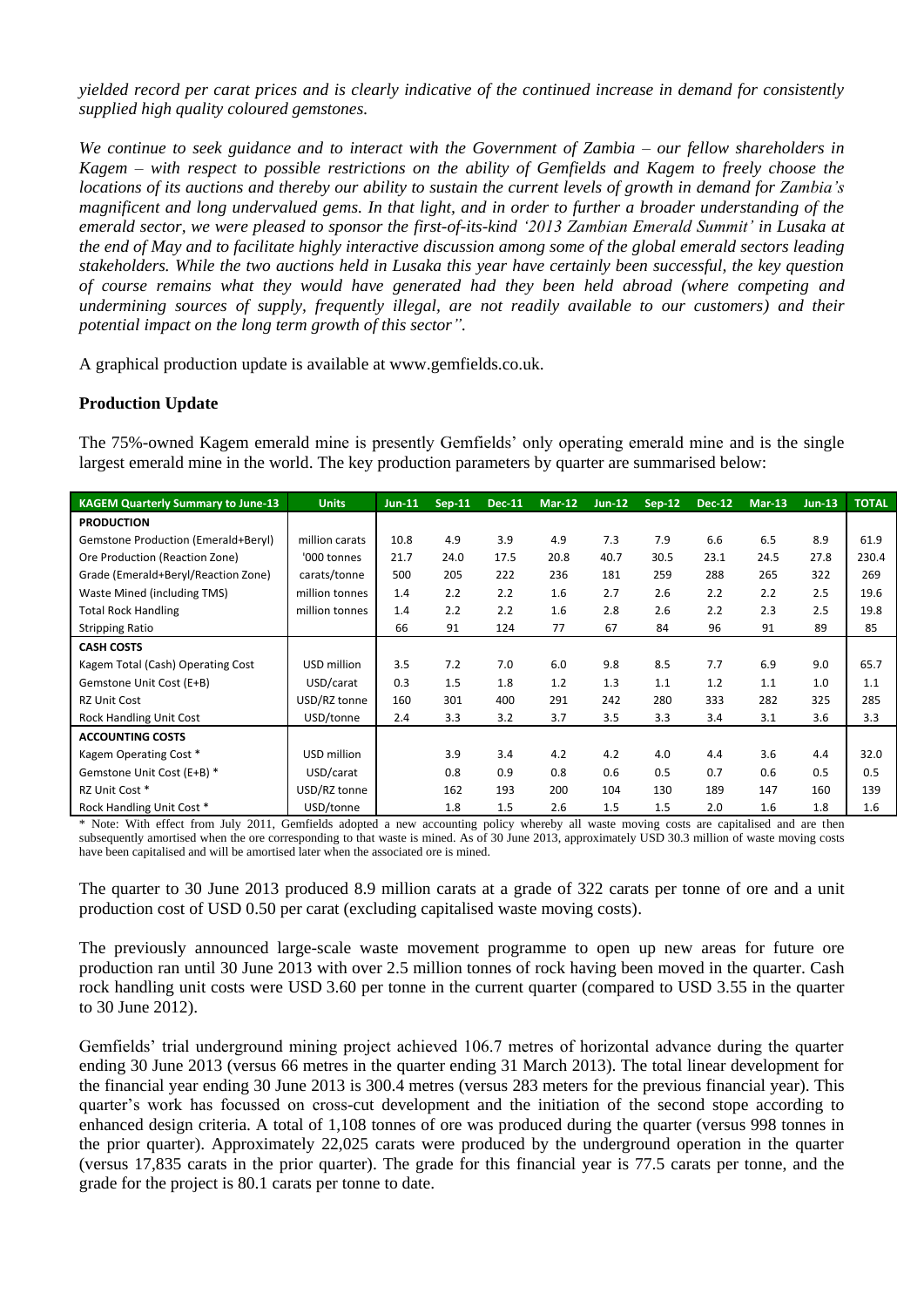Illegal mining activity within the boundaries of the Kagem mining licence is not yet fully resolved and Gemfields continues to work with key ministries to alleviate this challenge.

### **Auction Update**

While there is presently no law in Zambia that prohibits the export of emeralds for auction purposes, Gemfields was asked by the Zambian Ministry of Mines, Energy and Water Development to host its two most recent auctions within Zambia. These took place in the capital, Lusaka, from 15-19 April (lower quality) and 15-19 July (higher quality).

The April 2013 auction, of predominantly lower quality rough emerald and beryl, realised record revenues of USD 15.2 million for lower quality auctions, underpinned by the volume offered. A 7% decline in average per carat prices reversed the historic growth trajectory. Of the 17.3 million carats offered, 36% (6.3 million carats) was sold. Quality-for-quality per carat prices showed a mixed performance, with higher qualities clearly favoured. The historic lower quality auction results are summarised below:

| <b>AUCTION RESULTS (LOWER QUALITY)</b> | <b>MAR</b> '10<br><b>AUCTION</b> | <b>MAR</b> '11<br><b>AUCTION</b> | $NOV$ <sup>2</sup> 11<br><b>AUCTION</b> | $JIIN$ $'12$<br><b>AUCTION</b> | <b>APR</b> '13<br><b>AUCTION</b> |  |
|----------------------------------------|----------------------------------|----------------------------------|-----------------------------------------|--------------------------------|----------------------------------|--|
| Dates                                  | 11-15 Mar 2010                   | 10-14 Mar 2011                   | 21-25 Nov '11                           | 9-13 Jun '12                   | 15-19 Apr '13                    |  |
| Location                               | Jaipur, India                    | Jaipur, India                    | Jaipur, India                           | Jaipur, India                  | Lusaka, Zambia                   |  |
| Type                                   | Lower Quality                    | Lower Quality                    | Lower Quality                           | Lower Quality                  | Lower Quality                    |  |
| Carats offered*                        | 28.90 million                    | 16.83 million<br>10.83 million   |                                         | 10.85 million                  | 17.34 million                    |  |
| Carats Sold                            | 22.80 million                    | 12.98 million                    | 9.82 million                            | 3.47 million                   | 6.30 million                     |  |
| No. of companies placing bids          | 25                               | 44                               | 27                                      | 20                             | 25                               |  |
| Average no. of bids per lot            | 8                                | 14                               | 9                                       | 3                              | 6                                |  |
| No. of lots offered                    | 56                               | 35                               | 26                                      | 33                             | 28                               |  |
| No. of lots sold                       | 49                               | 34                               | 19                                      | 17                             | 23                               |  |
| Percentage of lots sold                | 88%                              | 97%                              | 73%                                     | 52%                            | 82%                              |  |
| Percentage of lots sold by weight      | 79%                              | 77%                              | 91%                                     | 32%                            | 36%                              |  |
| Percentage of lots sold by value       | 89%                              | 99%                              | 80%                                     | 60%                            | 76%                              |  |
| Total sales realised at auction        | <b>USD 7.2</b><br>million        | <b>USD 10.0</b><br>million       | <b>USD 11.0</b><br>million              | <b>USD 9.0</b><br>million      | <b>USD 15.2</b><br>million       |  |
| Average per carat sales value          | USD 0.31/carat                   | USD 0.77/carat                   | USD 1.12/carat                          | USD 2.61/carat                 | USD 2.42/carat                   |  |

*\* A larger volume of material was placed on offer in March 2010 following Gemfields extensive inventory building exercise during 2008 and 2009.*

The July 2013 auction, of predominantly higher quality rough emerald and beryl (and which took place after the quarter end) saw all of the 583,448 million carats placed on offer being sold, generating the second highest aggregate revenues achieved to date (of USD 31.5 million). The auction yielded an overall average of USD 54.00 per carat, the highest unit value achieved at any auction, and representing a 26% increase over the previous high of USD 42.71 per carat (achieved in the July 2011 Singapore auction). The historic higher quality auction results are summarised below:

| <b>AUCTION RESULTS</b><br>(HIGHER OUALITY) | <b>JUL '09</b><br><b>AUCTION</b> | <b>NOV '09</b><br><b>AUCTION</b> | <b>JUL</b> ?10<br><b>AUCTION</b> | <b>DEC</b> '10<br><b>AUCTION</b> | $JUL$ <sup>211</sup><br><b>AUCTION</b> | $\mathbf{MAR}$ ' 12<br><b>AUCTION</b> | <b>NOV</b> '12<br><b>AUCTION</b> | <b>JUL 213</b><br><b>AUCTION</b> |
|--------------------------------------------|----------------------------------|----------------------------------|----------------------------------|----------------------------------|----------------------------------------|---------------------------------------|----------------------------------|----------------------------------|
| Dates                                      | 20-24 Jul '09                    | 23-27 Nov '09                    | 19-23 Jul '10                    | 6-10 Dec '10                     | 11-15 Jul '11                          | 19-23 Mar '12                         | 29 Oct - 2 Nov '12               | 15-19 Jul '13                    |
| Location                                   | London, UK                       | Johannesburg, SA                 | London, UK                       | Johannesburg, SA                 | Singapore                              | Singapore                             | Singapore                        | Lusaka                           |
| Type                                       | <b>Higher Quality</b>            | <b>Higher Quality</b>            | <b>Higher Quality</b>            | <b>Higher Quality</b>            | <b>Higher Quality</b>                  | <b>Higher Quality</b>                 | <b>Higher Quality</b>            | <b>Higher Quality</b>            |
| Carats offered                             | 1.36 million                     | 1.12 million                     | 0.85 million                     | 0.87 million                     | 1.07 million                           | 0.77 million                          | 0.93 million                     | 0.58 million                     |
| Carats Sold                                | 1.36 million                     | 1.09 million                     | 0.80 million                     | 0.75 million                     | 0.74 million                           | 0.69 million                          | 0.90 million                     | 0.58 million                     |
| No. of companies placing bids              | 23                               | 19                               | 37                               | 32                               | 38                                     | 29                                    | 35                               | 36                               |
| Average no. of bids per lot                | 10                               | 13                               | 18                               | 16                               | 16                                     | 11                                    | 11                               | 8                                |
| No. of lots offered                        | 27                               | 19                               | 27                               | 19                               | 25                                     | 23                                    | 19                               | 18                               |
| No. of lots sold                           | 26                               | 14                               | 24                               | 18                               | 18                                     | 20                                    | 16                               | 18                               |
| Percentage of lots sold                    | 96%                              | 74%                              | 89%                              | 95%                              | 72%                                    | 87%                                   | 84%                              | 100%                             |
| Percentage of lots sold by weight          | 99.8%                            | 97%                              | 94%                              | 86%                              | 69%                                    | 89%                                   | 98%                              | 100%                             |
| Percentage of lots sold by value           | 82%                              | 76%                              | 87%                              | 99%                              | 91%                                    | 94%                                   | 90%                              | 100%                             |
| Total sales realised at auction            | USD 5.9 million                  | USD 5.6 million                  | USD 7.5 million                  | USD 19.6 million                 | USD 31.6 million                       | USD 26.2 million                      | USD 26.8 million                 | USD 31.5 million                 |
| Average per carat sales value              | USD 4.40/carat                   | USD 5.10/carat                   | USD 9.35/carat                   | USD 26.20/carat                  | USD 42.71/carat                        | USD 38.25/carat                       | USD 29.71/carat                  | USD 54.00/carat                  |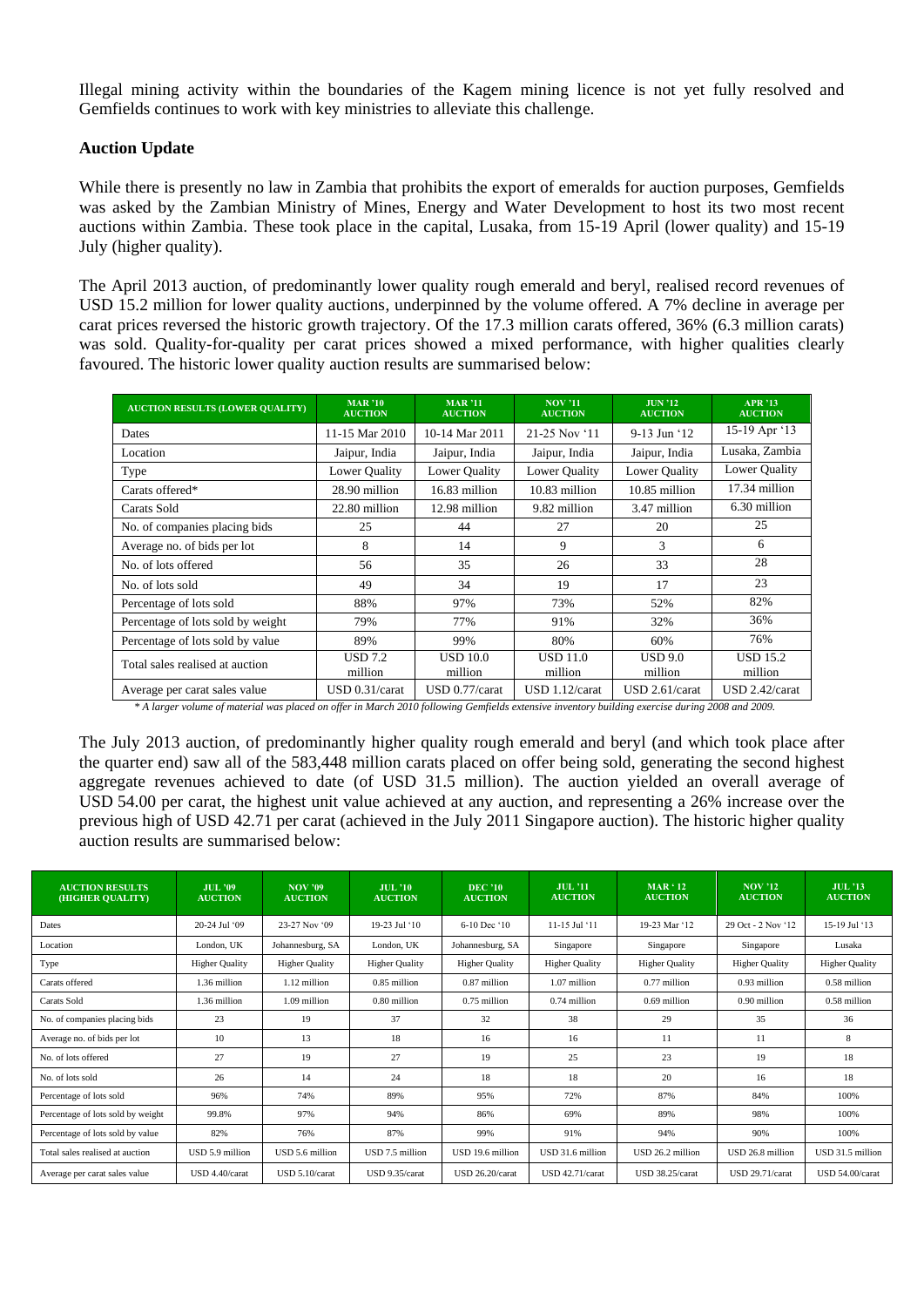#### **2013 Zambian Emerald Summit**

In order to facilitate dialogue between key stakeholders within the emerald industry, Gemfields hosted the '2013 Zambian Emerald Summit' in Lusaka, Zambia on 30 and 31 May 2013. The summit, comprising presentations, panel discussions and Q&A sessions considered, *inter alia*, how the Zambian emerald sector might best be developed into a world leader whilst ensuring that the relevant revenues and profits accrue within Zambia. Key industry stakeholders in the region were been invited to participate and the event was well received.

### **Mozambique Ruby Update**

Bulk-sampling operations at the Mozambican ruby project owned by Montepuez Ruby Mining Lda (in which Gemfields has a 75% interest) are progressing with recent results showing encouraging ore recovery. The core infrastructure required for operations is largely established with primary stage mining and processing equipment on site and operational. A pilot and semi-mobile ore processing plant continues to test the characteristics of the ore with adjustments being made to the plant to improve efficiencies in the ore washing and cleaning process. A sizeable increase in processing capacity has been achieved. Gemfields expects the first auction of rough rubies to take place in the first calendar quarter of 2014.

A bespoke ruby grading and sorting framework has been developed and various downstream ruby treatment processes are being investigated. A significant security presence has reduced illegal mining on the licence area.

#### **Fabergé**

Fabergé is one of the world's most recognised luxury brand names, underscored by a well-documented and globally recognised heritage. The acquisition of 100% of Fabergé Limited by Gemfields was formally completed on 28 January 2013. The integration of Fabergé into the Gemfields family is well underway. The acquisition enables Gemfields to take its vision for coloured gemstones to the next level, harnessing the Fabergé name to boost the international presence and perception of coloured gemstones and advance the "mine and market" vision. The first steps in this approach were taken in April at BaselWorld 2013. In the financial year ending 30 June 2013, Fabergé sold a record number of products.

#### **Cash Balances**

At 30 June 2013, Gemfields had cash of USD 11.6 million (and total debt outstanding of USD 11.6 million) with Kagem having generated an additional USD 31.5 million in cash soon after the close of the quarter under review and as proceeds from the successful high quality emerald auction held in Lusaka, Zambia in July 2013.

| <b>Enquiries:</b>                               |                               |
|-------------------------------------------------|-------------------------------|
| Gemfields                                       | $dev.s$ hetty@gemfields.co.uk |
| Dev Shetty, COO                                 | $+44(0)2075183402$            |
| <b>Canaccord Genuity Limited</b>                |                               |
| Nominated Adviser and Joint Broker to Gemfields |                               |
| Tarica Mpinga/Andrew Chubb                      | $+44$ (0)20 7523 8000         |
| <b>JP Morgan Cazenove</b>                       |                               |
| Jamie Riddell                                   | $+44(0)2077424000$            |
| <b>Tavistock Communications</b>                 |                               |
| Jos Simson/Emily Fenton                         | $+44(0)2079203150$            |

#### **Notes to Editors:**

Gemfields plc is a leading gemstone miner listed on the AIM market of the London Stock Exchange (ticker: GEM). The Company's principal asset is the 75% owned Kagem emerald mine in Zambia, the world's single